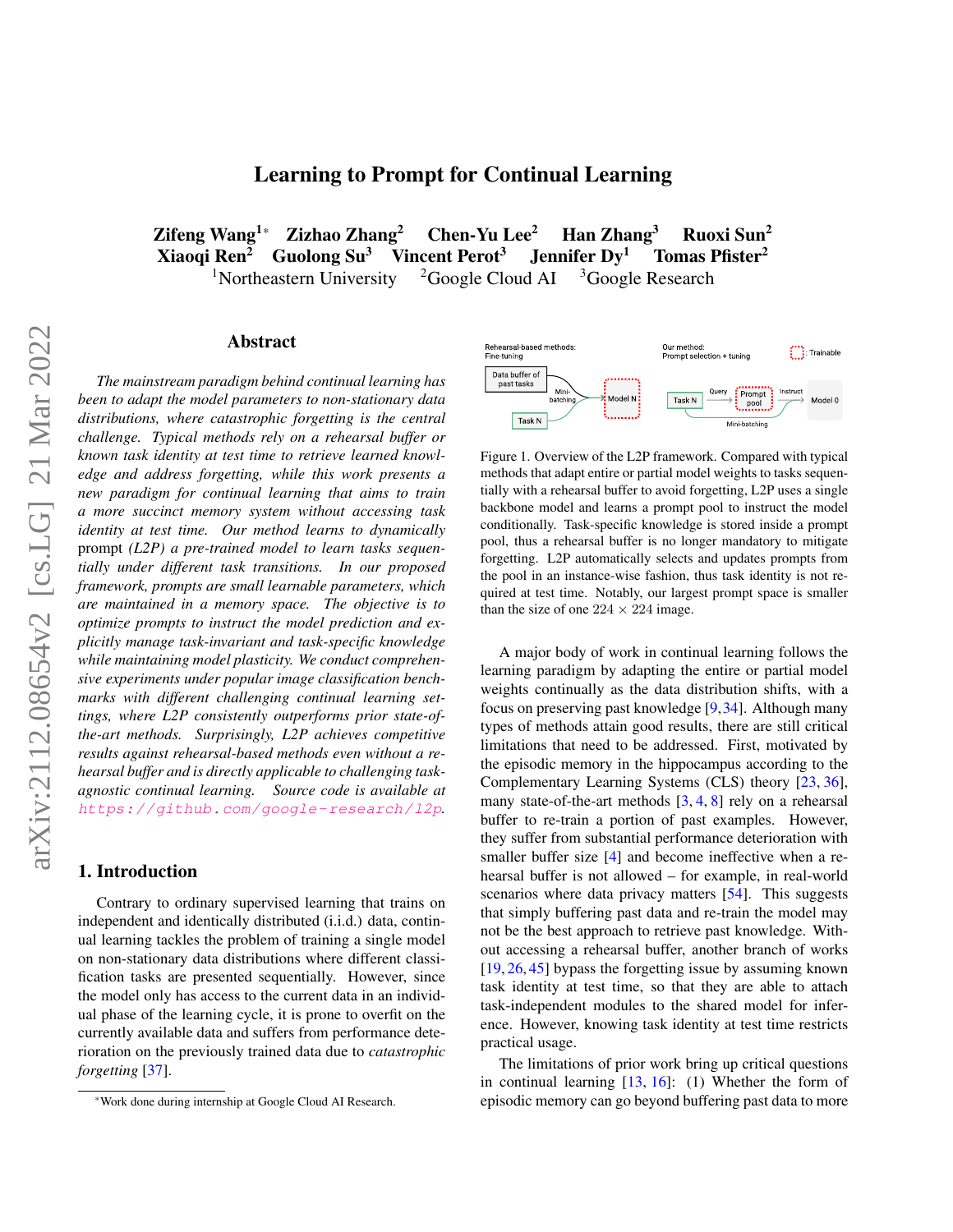<span id="page-1-0"></span>intelligent and succinct episodic memory system? (2) How to automatically select relevant knowledge component for arbitrary sample without knowing its task identity?

To answer the first question, we draw inspiration from recent advances in prompt-based learning (prompting) [\[29\]](#page-9-5), a new transfer learning technique in the field of natural language processing (NLP). Prompting techniques design model textual inputs with templated or learnable *prompt* tokens containing additional task-specific information, such that the pre-trained language model can process parameterized inputs in order to perform prompt-specific prediction [\[25,](#page-9-6) [27,](#page-9-7) [53\]](#page-10-1). Intuitively, prompt-based learning reformulates learning downstream tasks from directly adapting model weights to designing prompts that "instruct" the model to perform tasks conditionally. A prompt encodes task-specific knowledge and has the ability to utilize pretrained frozen models more effectively than ordinary finetuning [\[25,](#page-9-6) [47\]](#page-9-8). Thus, it is promising to leverage prompts to learn knowledge, and further store learned knowledge, in the continual learning context.

Nevertheless, it is not clear how to apply prompting to address the aforementioned second question in continual learning directly: On one hand, if we train different prompts for different tasks in the continual learning context, testtime task identity is still required for making predictions using an appropriate task-specific prompt. On the other hand, as a transfer learning technique, the target of prompting is to make frozen pre-trained models achieve good performance on down-streaming individually, not sequentially. Therefore, if we instead maintain a single shared prompt for all tasks, the problem of catastrophic forgetting may still exist (see Section [5.4\)](#page-7-0).

To this end, we propose a new continual learning method called Learning to Prompt for Continual Learning (L2P), which is orthogonal to popular rehearsal-based methods and applicable to practical continual learning scenarios without known task identity or boundaries. Figure [1](#page-0-0) gives an overview of our method in contrast to typical continual learning methods. L2P leverages the representative features from pre-trained models; however, instead of tuning the parameters during the continual learning process, L2P keeps the pre-trained model untouched, and instead learns a set of prompts that dynamically instruct models to solve corresponding tasks. Specifically, the prompts are structured in a key-value shared memory space called the prompt pool, and we design a query mechanism to dynamically lookup a subset of task-relevant prompts based on the instancewise input features. The prompt pool, which is optimized jointly with the supervised loss, ensures that shared prompts encode shared knowledge for knowledge transfer, and unshared prompts encode task-specific knowledge that help maintain model plasticity. Our design explicitly decouples shared and task-specific knowledge, thus largely reducing the interference between task-specific knowledge during optimization, leading to minimal catastrophic forgetting without the necessity of a rehearsal buffer. The instancewise query mechanism removes the necessity of knowing the task identity or boundaries, enabling the most challenging, yet under-investigated *task-agnostic* continual learning. The selected prompts are then prepended to the input embeddings (Figure [2\)](#page-3-0), which implicitly add task-relevant instruction to pre-trained models, so that the model recalls the most relevant features to conduct corresponding tasks. In summary, this work makes the following contributions:

- 1. We propose L2P, a novel continual learning framework based on prompts for continual learning, providing a new mechanism to tackle continual learning challenges through learning a prompt pool memory space, which are served as parameterized "instructions" for pre-trained models to learn tasks sequentially. The method is applicable to handle the most challenging task-agnostic continual learning.
- 2. We conduct comprehensive experiments to demonstrate the effectiveness of L2P on multiple continual learning benchmarks, including class- and domainincremental, and task-agnostic settings. The proposed L2P outperforms previous state-of-the-art methods consistently on all benchmarks. Surprisingly, even when a rehearsal buffer is *not* used, L2P still achieves competitive results against rehearsal-based methods, which is ideal in real-world scenarios when rehearsal buffer is prohibited.
- 3. To the best of our knowledge, we are the first to introduce the idea of prompting in the field of continual learning. We expect that our method provides a different perspective for solving frontier challenges in continual learning.

### 2. Related Work

Here we draw connections and discuss differences between our method to related works.

Continual learning. There are three main categories of recent continual learning algorithms. *Regularization-based* methods  $[1, 21, 28, 65]$  $[1, 21, 28, 65]$  $[1, 21, 28, 65]$  $[1, 21, 28, 65]$  $[1, 21, 28, 65]$  $[1, 21, 28, 65]$  $[1, 21, 28, 65]$  limit the plasticity of the model by limiting the learning rate on important parameters for previous tasks. Although these methods address catastrophic forgetting to some extent without storing past examples, they cannot get satisfactory performance under challenging settings  $[34]$  or complex datasets  $[49, 61]$  $[49, 61]$  $[49, 61]$ .

*Rehearsal-based* methods [\[7,](#page-8-10) [8,](#page-8-4) [17\]](#page-8-11) construct a data buffer to save samples from older tasks to train with data from the current task. Based on this simple yet effective idea, many recent methods improve upon it by involving additional knowledge distillation penalties [\[3,](#page-8-2)[6,](#page-8-12)[49,](#page-9-10)[61\]](#page-10-3),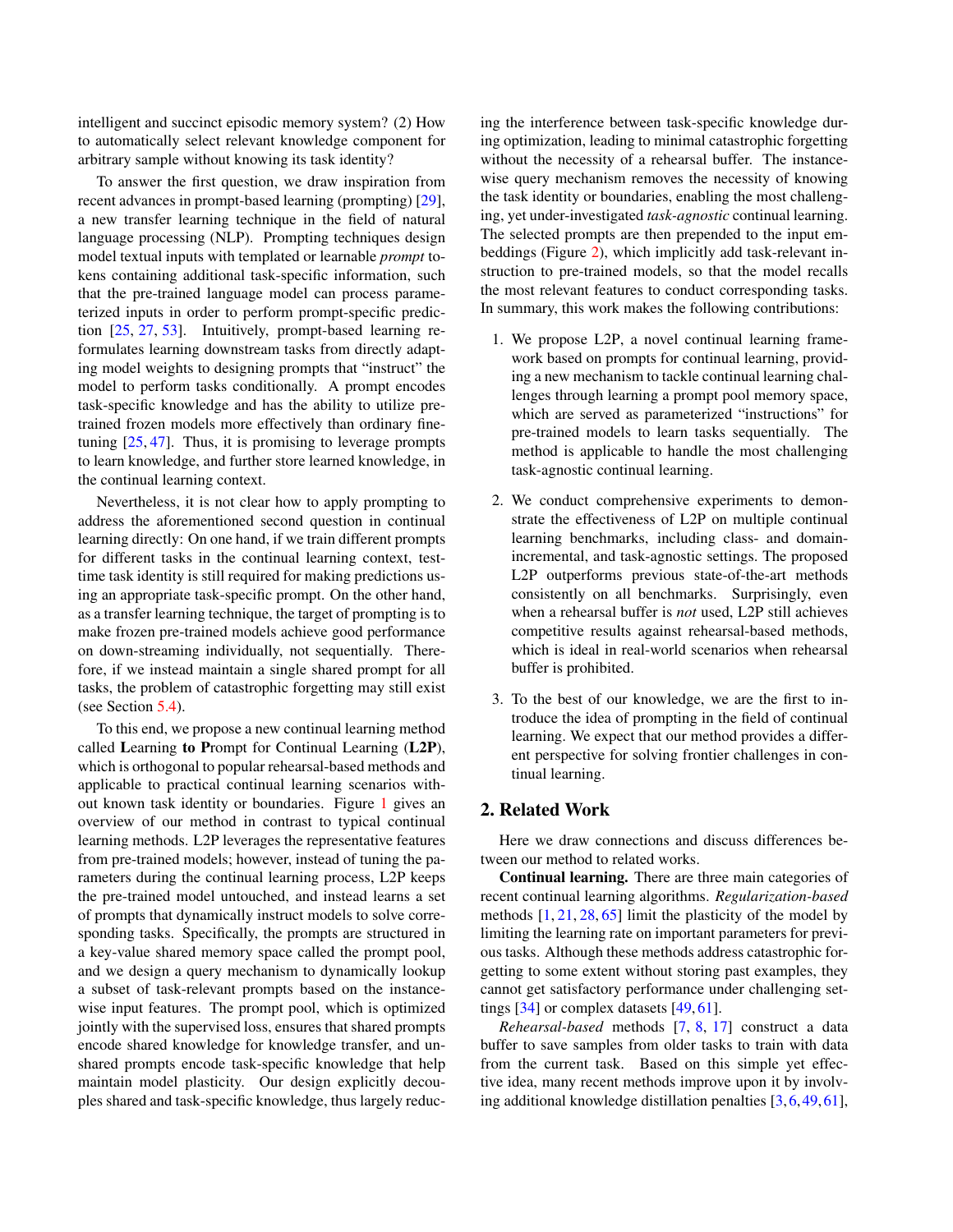<span id="page-2-1"></span>or leveraging self-supervised learning techniques [\[4,](#page-8-3) [44\]](#page-9-11). Albeit its simplicity in concept, rehearsal-based methods achieve state-of-the-art performance on various benchmarks [\[34,](#page-9-1) [42\]](#page-9-12). However, the performance of rehearsal-based methods generally deteriorates with smaller buffer size [\[4\]](#page-8-3), and rehearsal-based methods are eventually not applicable to scenarios where data privacy should be taken into account [\[54\]](#page-10-0). Different from directly saving data from past knowledge to re-train the model, our method stores past knowledge in small learnable prompt parameters to instruct the model to deal with current task, and in turn accumulate current knowledge to the prompts. Our method does not need a rehearsal buffer to achieve performance close to rehearsal-based methods, and could be further improved to set a new stat of the art given a small rehearsal buffer.

*Architecture-based* methods aim at having separate components for each task. The task-specific components can be identified by expanding the network [\[26,](#page-9-3) [31,](#page-9-13) [48,](#page-9-14) [50,](#page-10-4) [64,](#page-10-5) [68\]](#page-10-6), or attend to task-specific sub-networks [\[19,](#page-8-5)[35,](#page-9-15)[51](#page-10-7)[,59\]](#page-10-8). However, most methods, which require task identity to condition the network at test-time, are not applicable to more realistic class-incremental and task-agnostic settings when task identity is unknown. Some recent methods either infer task identity directly [\[60\]](#page-10-9), or additionally add rehearsal buffer to bypass the problem [\[44,](#page-9-11) [63\]](#page-10-10). Nevertheless, these methods require substantial amount of additional parameters, some-times close to the size of the full model [\[19,](#page-8-5)[59\]](#page-10-8). On the contrary, L2P does not require test-time task identity and only adds negligible amount of additional parameters ( $\sim 0.1\%$ ). Although L2P also introduces additional prompt parameters, it has a totally different design principle from architecture based methods: L2P designs a novel prompt-based memory to learn high-level *instructions* from model inputs to steer model outputs and keeps the learned architecture fixed. In contrast, most architecture-based methods aim to separate model parameters.

Lastly, recent work of CTN  $[45]$  and DualNet  $[44]$ start to consider knowledge management via a controller that models task-level information in addition to a backbone model. However, CTN still requires task identity at test time, while DualNet needs a rehearsal buffer to work. Moreover, CTN and DualNet are inspired from a different perspective of CLS, which suggests human beings achieve continual learning through two systems that facilitate fast learning and long-term remembering respectively. Interestingly, though we get our inspiration differently, L2P could be interpreted through CLS theory exactly: The prompt pool deals with fast learning, and the backbone model serves as long-term memory.

Prompting for transfer learning. The high-level idea of prompting is to apply a function to modify the input text, so that the language model gets additional information about the task. However, the design of a prompting function

is challenging and requires heuristics. Recent work, including prompt tuning [\[25\]](#page-9-6) and prefix tuning [\[27\]](#page-9-7), seek to address this problem by applying learnable prompts in a continuous space, achieving excellent performance on transfer learning. Prompts capture task-specific knowledge with much smaller additional parameters, than its competitors, such as Adapter [\[43,](#page-9-16) [58\]](#page-10-11) and LoRA [\[18\]](#page-8-13). The central idea of prompting is mainly designed for transfer learning. Note that it is non-trivial to directly apply prompting in continual learning. Our proposed novel framework reveals its values to continual learning problems.

# 3. Prerequisites

### 3.1. Continual learning protocols

Continual learning is usually defined as training machine learning models on non-stationary data from sequential tasks. We define a sequence of tasks  $\mathcal{D} = \{ \mathcal{D}_1, \cdots, \mathcal{D}_T \},\$ where the t-th task  $\mathcal{D}_t = \{(\mathbf{x}_i^t, y_i^t)\}_{i=1}^{n_t}$  contains tuples of the input sample  $x_i^t \in \mathcal{X}$  and its corresponding label  $y_i^t \in$ *Y*. The goal is to train a single model  $f_{\theta}: \mathcal{X} \rightarrow \mathcal{Y}$  parameterized by  $\theta$ , such that it predicts the label  $y = f_{\theta}(x) \in \mathcal{Y}$ given an unseen test sample  $x$  from arbitrary tasks. Data from the previous tasks may not be seen anymore when training future tasks.

Depending on the task transition environment, continual learning can be categorized into multiple settings with slightly different challenges. The common task-, class-, and domain-incremental setting assume task data  $\mathcal{D}_t$  arrives in sequence  $t = \{1, ..., T\}$  in a discrete manner. Different from class-incremental, task-incremental learning assumes task identity is known at test time and are often regarded as the simplest setting [\[34,](#page-9-1) [38\]](#page-9-17). Different from taskand class-incremental settings where each task has different classes, domain-incremental learning maintains the same set of classes for every task and only changes the distribution of  $x$  by task. In the more challenging task-agnostic setting, task data in  $D$  changes smoothly, and the task identity  $t$  is unknown. Our paper tackles the more challenging class-incremental and domain-incremental, and further explores the task-agnostic settings.

#### <span id="page-2-0"></span>3.2. Prompt-based learning and baselines

Prompt-based learning is an emerging technique in NLP. In contrast to traditional supervised fine-tuning, this type of methods design task-specific prompt functions to instruct pre-trained models perform corresponding tasks conditionally [\[29\]](#page-9-5). One of recent techniques, Prompt Tuning (PT) [\[25\]](#page-9-6), proposes to simply condition frozen T5-like language models [\[47\]](#page-9-8) to perform down-stream NLP tasks by learning prompt parameters that are prepended to the input tokens to instruct the model prediction. Without loss of generality, here we introduce the definition of PT using the im-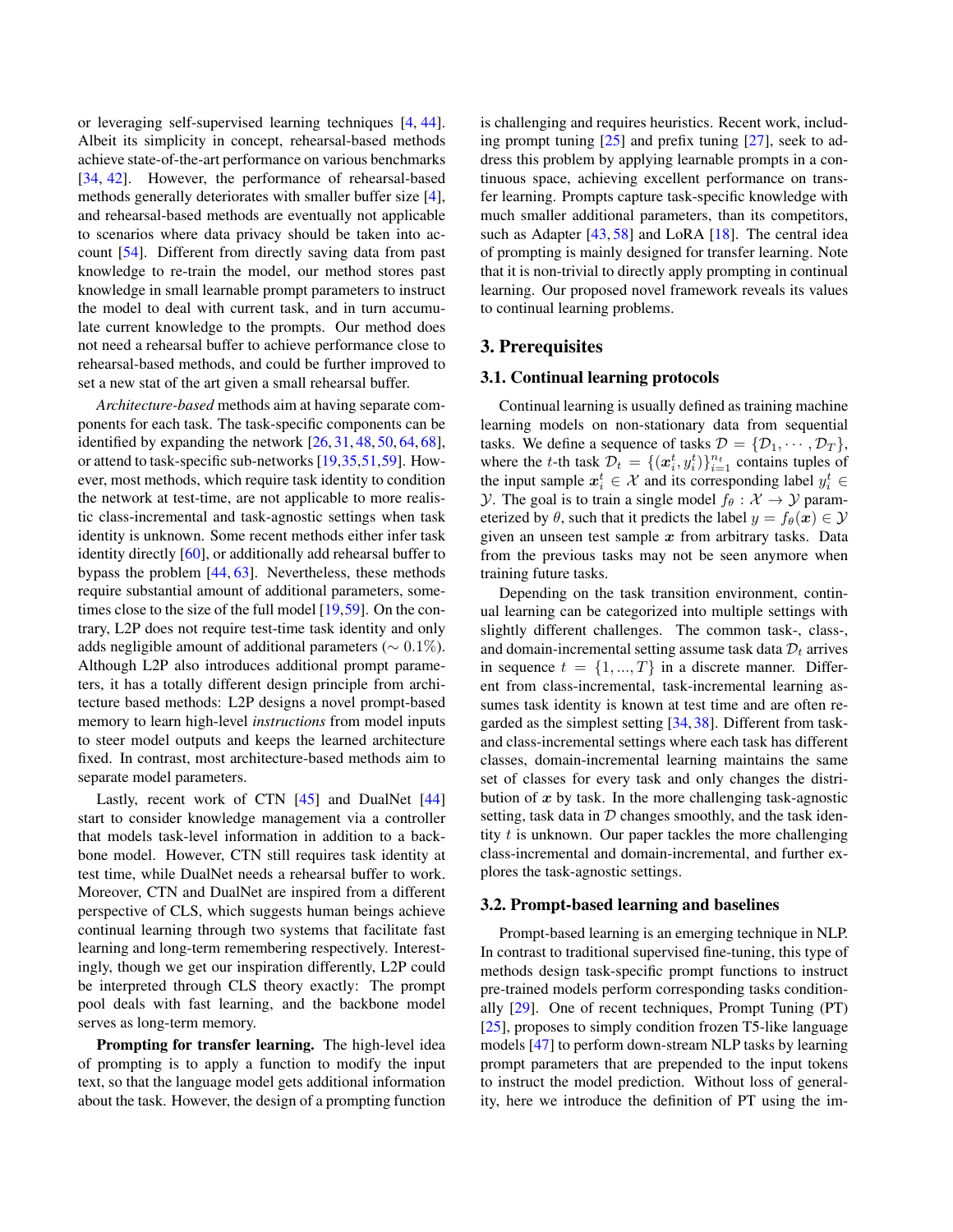<span id="page-3-2"></span><span id="page-3-0"></span>

Figure 2. Illustration of L2P at test time. We follow the same procedure at training time: First, L2P selects a subset of prompts from a key-value paired *prompt pool* based on our proposed instance-wise query mechanism. Then, L2P prepends the selected prompts to the input tokens. Finally, L2P feeds the extended tokens to the model, and optimize the prompt pool through the loss defined in equation [5.](#page-4-0) The objective is learning to select and update prompts to instruct the prediction of the pre-trained backbone model.

age modality transformer-based sequence models [\[10,](#page-8-14) [56\]](#page-10-12). The definition is easy to generalize to other modalities and sequence-based models.

Given an input of 2D image  $x \in \mathbb{R}^{H \times W \times C}$  and a pretrained vision transformer (ViT)  $f = f_r \circ f_e$  (excluding the classification head), where  $f_e$  is the input embedding layer, and  $f_r$  represents a stack of self-attention layers [\[10\]](#page-8-14). Images are reshaped to a sequence of flattened 2D patches  $x_p \in \mathbb{R}^{L \times (S^2 \cdot C)}$ , where L is the token length, *i.e.*, the number of patches,  $S$  is the patch size and  $C$  is the original number of channels. To simplify notation, we assume the first token in  $x_p$  is the [class] token as part of the pre-trained model [\[10\]](#page-8-14). The pre-trained embedding layer  $f_e$ :  $\mathbb{R}^{L\times(S^2\cdot C)} \to \mathbb{R}^{L\times D}$  projects the patched image to the embedding feature  $x_e = f_e(x) \in \mathbb{R}^{\bar{L} \times D}$ , where D is the embedding dimension. When solving multiple downstreaming tasks, we keep the large-scale pre-trained backbone frozen to maintain its generality following PT. The direct application of PT is to prepend learnable parameters  $P_e \in \mathbb{R}^{L_p \times D}$ , called a prompt, to the embedding feature  $x_p = [P_e; x_e]$ , and feed the extended sequences to the model function  $f_r(x_p)$  for performing classification tasks. Different tasks have independent prompts and share one copy of the large model.

Compared with ordinary fine-tuning, literature shows that prompt-based learning results in a sequence-based model having higher capacity to learn features [\[25,](#page-9-6)[29\]](#page-9-5). Despite its successes in transfer learning to train individual prompts for each task, prompting can not be directly applied to continual learning scenarios where test-time task identity is unknown.

# 4. Learning to Prompt (L2P)

## 4.1. From prompt to prompt pool

The motivations of introducing prompt pool are threefold. First, the task identity at test time is unknown so training task-independent prompts is not feasible. Second, even if the task-independent prompt can be known at test time, it prevents possible knowledge sharing between similar tasks [\[16\]](#page-8-7). Third, while the naive way of learning a single shared prompt for all tasks enables knowledge sharing, it still causes severe forgetting issue (see Section [5.4\)](#page-7-0). Ideally one would learn a model that is able to share knowledge when tasks are similar, while maintaining knowledge independent otherwise. Thus, we propose using a *prompt pool* to store encoded knowledge, which can be flexibly grouped as an input to the model. The prompt pool is defined as

$$
\mathbf{P} = \{P_1, P_2, \cdots, P_M\}, \quad M = \text{total \# of prompts, (1)}
$$

where  $P_j \in \mathbb{R}^{L_p \times D}$  is a single prompt with token length  $L_p$  and the same embedding size D as  $x_e$ . Following the notations in Section [3.2,](#page-2-0) we let x and  $x_e = f_e(x)$  be the input and its corresponding embedding feature, respectively. Note that we omit the task index  $t$  of  $x$  in our notation as our method is general enough to the task-agnostic setting. Denoting  $\{s_i\}_{i=1}^N$  as a subset of N indices from  $[1, M]$ , we can then adapt the input embedding as follows:

$$
\boldsymbol{x}_p = [P_{s_1}; \cdots; P_{s_N}; \boldsymbol{x}_e], \quad 1 \le N \le M, \qquad (2)
$$

where ; represents concatenation along the token length dimension. Prompts are free to compose, so they can jointly encode knowledge (e.g. visual features or task information) for the model to process. Ideally, we want to achieve a more fine-grained knowledge sharing scheme via prompt combinations at the instance-wise level: similar inputs tend to share more common prompts, and vice versa.

#### <span id="page-3-1"></span>4.2. Instance-wise prompt query

We design a key-value pair based query strategy to dynamically select suitable prompts for different inputs (see Figure [2\)](#page-3-0). This key-valued memory query mechanism shares some design principles with methods in other fields,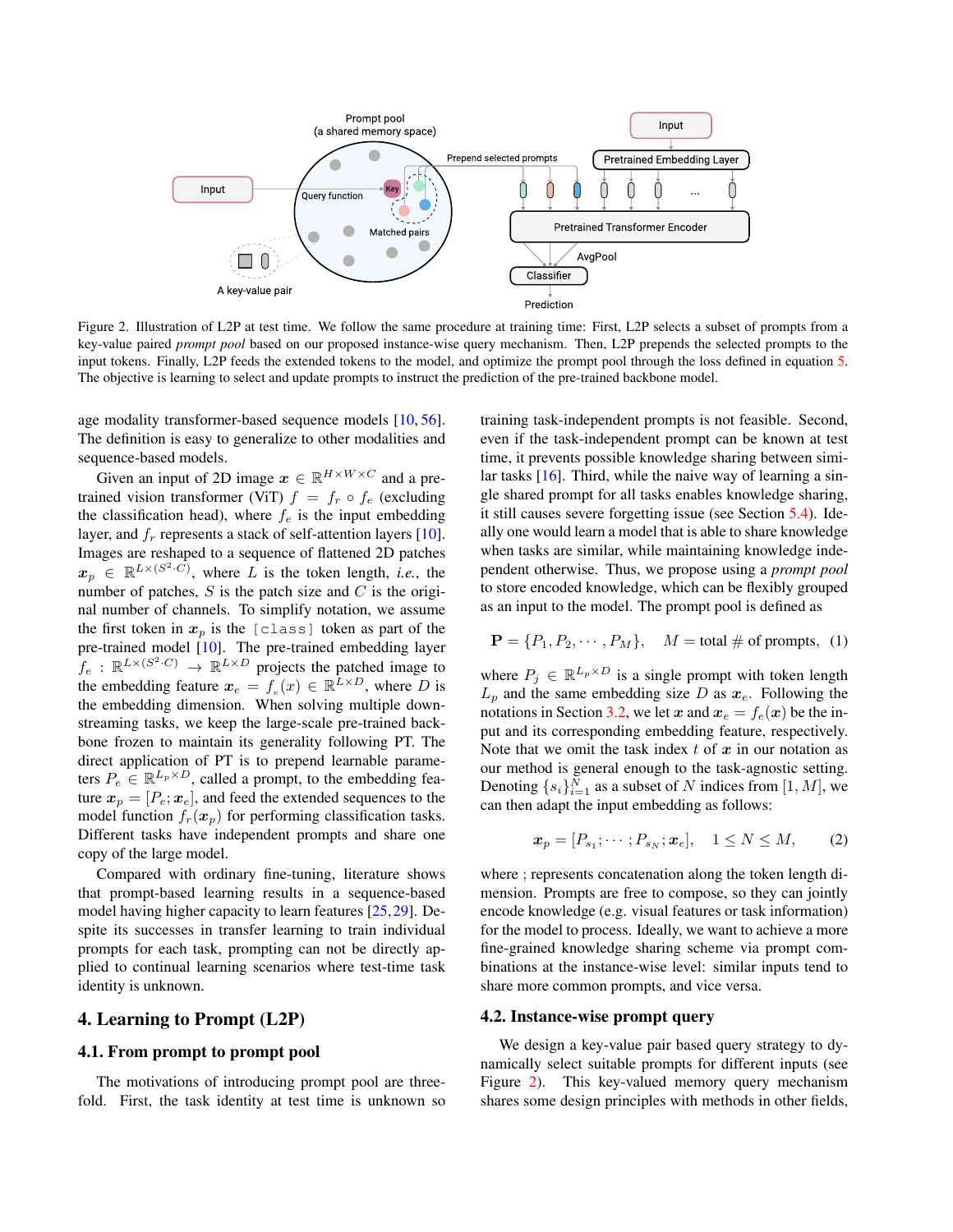<span id="page-4-3"></span>such as Differentiable Neural Computer [\[14\]](#page-8-15) and VQ-VAE [\[41\]](#page-9-18), which have external memory to maintain, and employ them for a different purpose.

We associate each prompt as value to a learnable key:  $\{(\mathbf{k}_1, P_1), (\mathbf{k}_2, P_2), \cdots, (\mathbf{k}_M, P_M)\}\$ , where  $\mathbf{k}_i \in \mathbb{R}^{D_k}$ . And we denote the set of all keys by  $\mathbf{K} = \{\bm{k}_i\}_{i=1}^M$ . Ideally, we would like to let the input instance itself decide which prompts to choose through query-key matching. To this end, we introduce a query function  $q : \mathbb{R}^{H \times W \times C} \rightarrow \mathbb{R}^{D_k}$ that encodes input  $x$  to the same dimension as the key. Moreover,  $q$  should be a deterministic function with respect to different tasks and has no learnable parameters. We directly use the whole pre-trained model as a frozen feature extractor to get the query features:  $q(x) = f(x)[0, :]$  (we use the feature vector corresponding to [class]). Other feature extractors like ConvNet are feasible as well.

Denote  $\gamma : \mathbb{R}^{D_k} \times \mathbb{R}^{D_k} \to \mathbb{R}$  as a function to score the match between the query and prompt key (we find cosine distance works well). Given an input x, we use  $q(x)$  to lookup the top- $N$  keys by simply solving the objective:

<span id="page-4-1"></span>
$$
\mathbf{K}_{\boldsymbol{x}} = \underset{\{s_i\}_{i=1}^N \subseteq [1,M]}{\operatorname{argmin}} \quad \sum_{i=1}^N \gamma(q(\boldsymbol{x}), \boldsymbol{k}_{s_i}), \quad (3)
$$

where  $\mathbf{K}_x$  represents the a subset of top-N keys selected specifically for  $x$  from  $K$ . Note that the design of this key-value strategy decouples the query mechanism learning and prompt learning processes, which has been experimentally shown to be critical (see Section [5.4\)](#page-7-0). Furthermore, querying prompts is done in an instance-wise fashion, which makes the whole framework *task-agnostic*, meaning that the method works without needing clear task boundaries during training, nor task identity at test time.

Optionally diversifying prompt-selection. Although our method does not need task boundary information, in real-world scenarios and experimental datasets, it is quite common that the task transition is discrete and so task boundaries are known at train time. We find that adding such a prior into our framework can help the model learn better task-specific prompts, especially when tasks have high diversity. To this end, we propose a simple extension to add task boundary prior, which is optional for L2P.

During training of task  $t$ , we maintain a prompt frequency table  $H_t = [h_1, h_2, \dots, h_M]$ , where each entry represents the normalized frequency of prompt  $P_i$  being selected up until task  $t - 1$ . To encourage the query mechanism to select diverse prompts, we modify equation [3](#page-4-1) to

<span id="page-4-2"></span>
$$
\mathbf{K}_{\boldsymbol{x}} = \operatorname*{argmin}_{\{s_i\}_{i=1}^N \subseteq [1,M]} \quad \sum_{i=1}^N \gamma(q(\boldsymbol{x}), \boldsymbol{k}_{s_i}) \cdot h_{s_i}, \quad (4)
$$

where  $h_{s_i}$  penalizes the frequently-used prompts being selected to encourage diversified selection. Equation [4](#page-4-2) is only applicable during training; at test time, equation [3](#page-4-1) is used.

#### 4.3. Optimization objective for L2P

At every training step, after selecting  $N$  prompts following the aforementioned query strategy, the adapted embedding feature  $x_p$  is fed into the rest of the pre-trained model  $f_r$  and the final classifier  $g_\phi$  parametrized by  $\phi$ . Overall, we seek to minimize the end-to-end training loss function:

<span id="page-4-0"></span>
$$
\min_{\mathbf{P}, \mathbf{K}, \phi} \quad \mathcal{L}(g_{\phi}(f_r^{\text{avg}}(\boldsymbol{x}_p)), y) + \lambda \sum_{\mathbf{K}_{\boldsymbol{x}}} \gamma(q(\boldsymbol{x}), \boldsymbol{k}_{s_i}),
$$
\n
$$
s.t., \quad \mathbf{K}_{\boldsymbol{x}} \text{ is obtained with equation 3,}
$$
\n(5)

where  $f_r^{\text{avg}} = \text{AvgPool}(f_r(\boldsymbol{x}_p)[0:NL_p, :]),$  i.e., the output hidden vectors corresponding to the  $N \cdot L_p$  prompt locations are averaged before the classification head. The first term is the softmax cross-entropy loss, the second term is a surrogate loss to pull selected keys closer to corresponding query features.  $\lambda$  is a scalar to weight the loss.

# 5. Experiments

To evaluate the proposed L2P, we closely follow the settings proposed in prior works [\[32,](#page-9-19)[55](#page-10-13)[,66\]](#page-10-14), and conduct comprehensive experiments. In particular, we mainly consider (1) the class-incremental setting, where the task identity is unknown during inference; (2) the domain-incremental setting, where the input domain shifts over time; (3) the taskagnostic setting, where there is no clear task boundary. We carefully compare L2P with state-of-the-art (SOTA) methods of different categories under proper experiment settings. Moreover, we conduct extensive ablation studies to provide a deeper understanding of our method.

### 5.1. Comparing methods

We compare L2P against several baselines and state-ofthe-art (SOTA) continual learning methods. Our method is based on a pre-trained ViT-B/16 [\[11,](#page-8-16)[67\]](#page-10-15), which has become a common asset in advanced vision communities. We carefully choose compared methods in the same environment for fair comparison. Many recent methods claimed SOTA performance in the simplest task-incremental setting, where task identity is known at test time [\[19,](#page-8-5) [45,](#page-9-4) [57\]](#page-10-16). We do not include these methods, since they are not applicable to more general class-incremental setting. We refer to multiple recent reviews papers  $[9, 34]$  $[9, 34]$  $[9, 34]$  and recent work  $[3, 4, 46]$  $[3, 4, 46]$  $[3, 4, 46]$  $[3, 4, 46]$  $[3, 4, 46]$  and select the most well-recognized and best-performing methods. For completeness, we also include naive sequential training approaches and representative regularization-based methods. Moreover, we refer to the original codebases for implementation and hyperparameter selection to ensure the best possible performance.

Baseline methods. *Upper-bound* is the usual supervised finetuning on the i.i.d. data of all tasks, which is the usually regarded as the upper bound performance a method can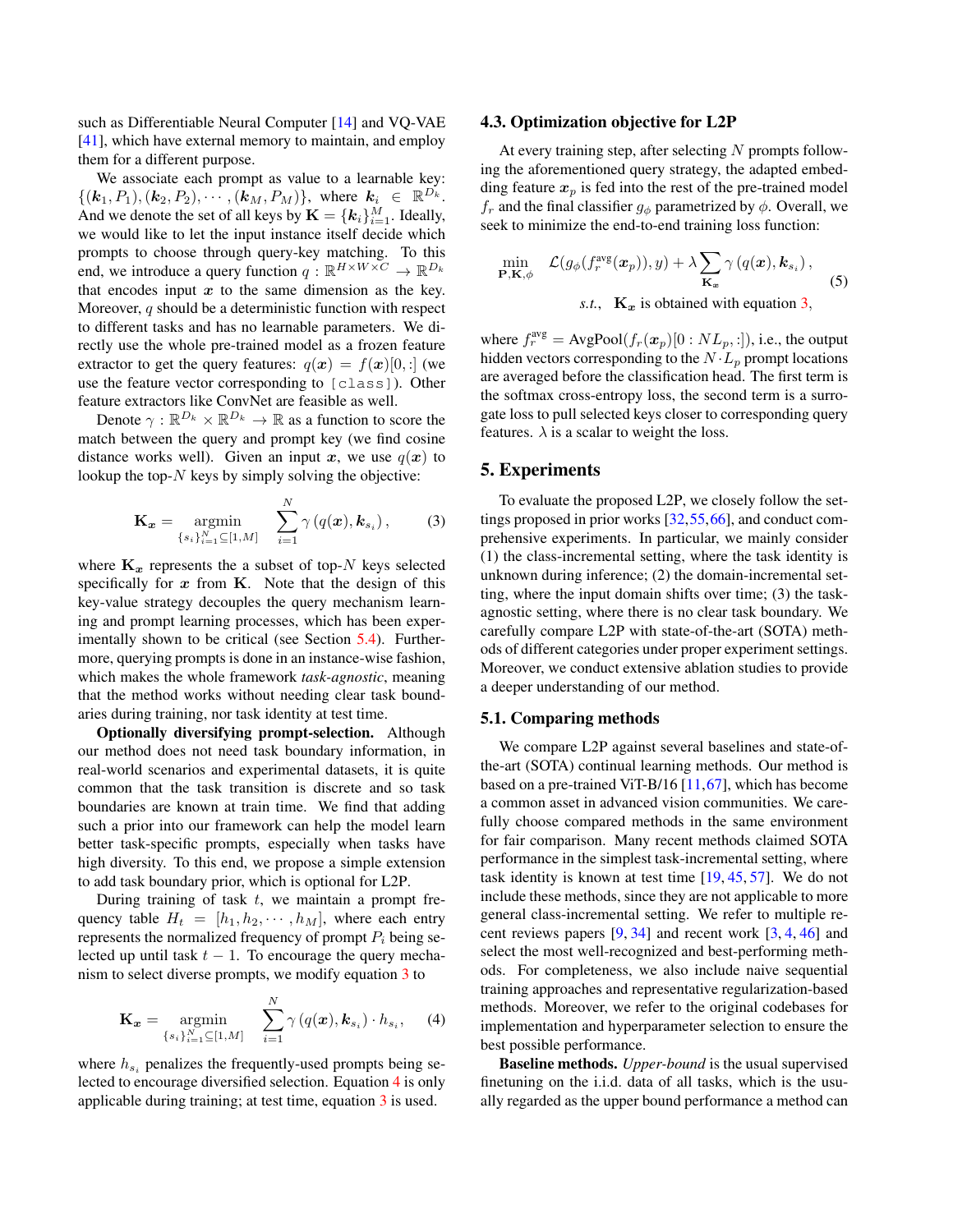<span id="page-5-3"></span><span id="page-5-0"></span>Table 1. Results on class-incremental learning (i.e., task identity is unknown at test time). Compared methods are grouped based on different rehearsal buffer sizes. 0 means no rehearsal is required, where most SOTA methods are not applicable anymore. Importantly, L2P can attain competitive results without it and greatly outperform them with a small buffer size.

| <b>Method</b>   | <b>Buffer size</b> | <b>Split CIFAR-100</b>   |                           | <b>Buffer size</b> | 5-datasets               |                           |
|-----------------|--------------------|--------------------------|---------------------------|--------------------|--------------------------|---------------------------|
|                 |                    | Average Acc $(\uparrow)$ | Forgetting $(\downarrow)$ |                    | Average Acc $(\uparrow)$ | Forgetting $(\downarrow)$ |
| FT-seq-frozen   |                    | $17.72 \pm 0.34$         | $59.09 \pm 0.25$          |                    | $39.49 \pm 0.12$         | $42.62 + 0.20$            |
| FT-seq          |                    | $33.61 \pm 0.85$         | $86.87 \pm 0.20$          |                    | $20.12 \pm 0.42$         | $94.63 \pm 0.68$          |
| <b>EWC</b> [21] | $\Omega$           | $47.01 \pm 0.29$         | $33.27 \pm 1.17$          | $\Omega$           | $50.93 \pm 0.09$         | $34.94 \pm 0.07$          |
| LwF[28]         |                    | $60.69 \pm 0.63$         | $27.77 \pm 2.17$          |                    | $47.91 \pm 0.33$         | $38.01 \pm 0.28$          |
| $L2P$ (ours)    |                    | $83.83 \pm 0.04$         | $7.63 \pm 0.30$           |                    | $81.14 \pm 0.93$         | 4.64 $\pm$ 0.52           |
| ER [8]          | 10/class           | $67.87 \pm 0.57$         | $33.33 \pm 1.28$          |                    | $80.32 \pm 0.55$         | $15.69 \pm 0.89$          |
| GDumb $[46]$    |                    | $67.14 \pm 0.37$         |                           |                    | $56.99 \pm 0.06$         |                           |
| BiC[61]         |                    | $66.11 \pm 1.76$         | $35.24 \pm 1.64$          | 5/class            | $78.74 \pm 1.41$         | $21.15 \pm 1.00$          |
| $DER++[3]$      |                    | $61.06 \pm 0.87$         | $39.87 \pm 0.99$          |                    | $80.81 \pm 0.07$         | $14.38 \pm 0.35$          |
| $Co^2L[4]$      |                    | $72.15 \pm 1.32$         | $28.55 \pm 1.56$          |                    | $82.25 \pm 1.17$         | $17.52 \pm 1.35$          |
| $L2P-R$ (ours)  |                    | $84.21 \pm 0.53$         | $7.72 + 0.77$             |                    | $85.56 \pm 0.95$         | $4.22 \pm 0.03$           |
| ER [8]          | 50/class           | $82.53 \pm 0.17$         | $16.46 \pm 0.25$          | 10/class           | $84.26 \pm 0.84$         | $12.85 \pm 0.62$          |
| GDumb $[46]$    |                    | $81.67 \pm 0.02$         |                           |                    | $70.76 \pm 0.12$         |                           |
| $BiC$ [61]      |                    | $81.42 \pm 0.85$         | $17.31 \pm 1.02$          |                    | $85.53 + 2.06$           | $10.27 \pm 1.32$          |
| $DER++ [3]$     |                    | $83.94 \pm 0.34$         | $14.55 \pm 0.73$          |                    | $84.88 \pm 0.57$         | $10.46 \pm 1.02$          |
| $Co^{2}L[4]$    |                    | $82.49 \pm 0.89$         | $17.48 \pm 1.80$          |                    | $86.05 \pm 1.03$         | $12.28 \pm 1.44$          |
| $L2P-R$ (ours)  |                    | $86.31 \pm 0.59$         | $5.83 \pm 0.61$           |                    | $88.95 \pm 0.78$         | $4.92 \pm 0.71$           |
| Upper-bound     |                    | $90.85 \pm 0.12$         |                           |                    | $93.93 \pm 0.18$         |                           |

<span id="page-5-1"></span>Table 2. Class-incremental results on Split CIFAR-100 against architecture-based methods. Diff = Upper-Bound Acc - Method Acc (lower is better) measures how close the performance to the upper-bound of the used backbone.

| Method                                                | <b>Backbone</b> | Avg. Acc $(\uparrow)$                       | Diff $(\downarrow)$ |
|-------------------------------------------------------|-----------------|---------------------------------------------|---------------------|
| Upper-bound<br>SupSup <sup>[60]</sup><br>DualNet [44] | ResNet18        | 80.41<br>$28.34 + 2.45$<br>$40.14 \pm 1.64$ | 52.07<br>40.27      |
| Upper-bound<br>$L2P$ (ours)                           | $ViT-R/16$      | 90.85<br>$83.83 + 0.04$                     | 7.02                |

achieve. *FT-seq-frozen* is the naive sequential fine-tuning approach with the pre-trained model frozen. *FT-seq* instead fine-tunes pre-trained model weights as well. *EWC* [\[21\]](#page-8-9) and *LwF* [\[28\]](#page-9-9) are representative regularization-based approaches that are widely compared.

SOTA rehearsal-based methods. We select 5 advanced rehearsal-based methods to compare, including *ER* [\[8,](#page-8-4) [17\]](#page-8-11), *GDumb* [\[46\]](#page-9-20), *BiC* [\[61\]](#page-10-3), *DER++* [\[3\]](#page-8-2) and *Co*<sup>2</sup>*L* [\[4\]](#page-8-3). ER and GDumb are simple in concept, but they have achieved very strong performance not only in their own work, but in later literature [\[3,](#page-8-2) [34\]](#page-9-1) as well. DER++ and  $Co<sup>2</sup>L$  are the latest SOTA methods.

SOTA architeture-based methods. We select two representative architecture-based methods to compare. Sup-Sup [\[60\]](#page-10-9) and DualNet [\[44\]](#page-9-11) are both based on ResNet18,

<span id="page-5-2"></span>Table 3. Results on domain-incremental learning using CORe50 dataset, in terms of test accuracy.

| <b>Method</b>   | <b>Buffer size</b> | Test Acc $(\uparrow)$ |
|-----------------|--------------------|-----------------------|
| $EWC$ [21]      |                    | $74.82 \pm 0.60$      |
| LwF $[28]$      | 0                  | $75.45 + 0.40$        |
| $L2P$ (ours)    |                    | $78.33 \pm 0.06$      |
| ER [8]          |                    | $80.10 + 0.56$        |
| $G$ Dumb $[46]$ | 50/class           | $74.92 + 0.25$        |
| BiC $[61]$      |                    | $79.28 + 0.30$        |
| $DER++[3]$      |                    | $79.70 + 0.44$        |
| $Co^{2}L[4]$    |                    | $79.75 + 0.84$        |
| $L2P-R$ (ours)  |                    | $81.07 \pm 0.13$      |
| Upper-bound     |                    | $82.15 \pm 0.37$      |

recommended by their original authors. We compare the relative performance to the corresponding upper-bound performance for fairness.

Our methods. *L2P* is our proposed method without rehearsal buffer. *L2P-R* is L2P equipped with a rehearsal buffer for a fair comparison with SOTA methods.

### 5.2. Datasets and experimental details

Datasets. We use Split CIFAR-100 [\[22\]](#page-8-17) and 5datasets [\[12\]](#page-8-18) for class-incremental setting, CORe50 [\[30\]](#page-9-21) for domain-incremental setting, and Gaussian scheduled CIFAR-100 [\[52\]](#page-10-17) for task-agnostic setting, to evaluate the effectiveness of our method. Details of the datasets are in-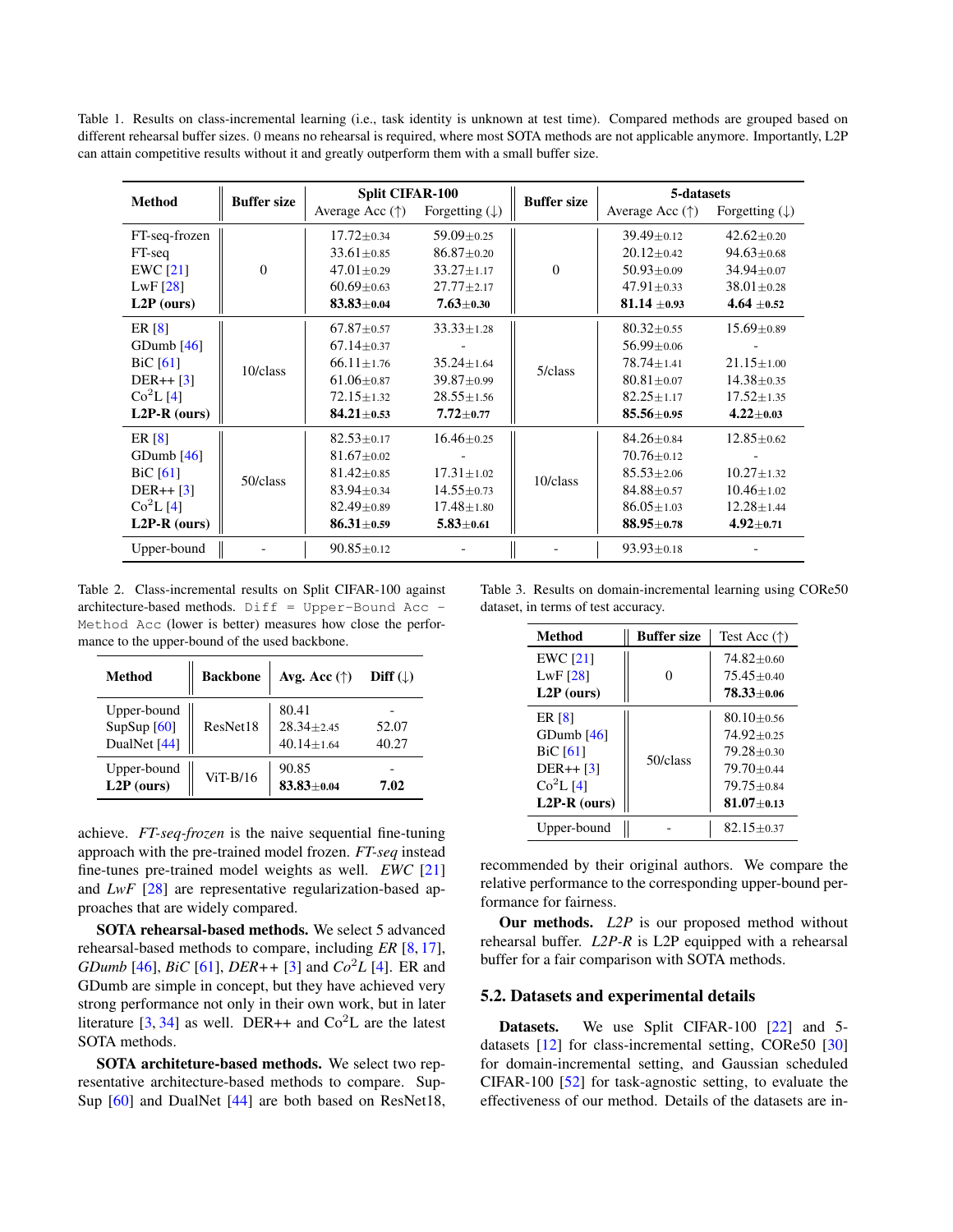| Method                                                  | <b>Buffer size</b> | Test Acc $(\uparrow)$                                                    |
|---------------------------------------------------------|--------------------|--------------------------------------------------------------------------|
| $EWC$ [21]<br>L2P (ours)                                |                    | $63.04 + 0.42$<br>$88.34 + 0.14$                                         |
| ER [8]<br>GDumb $[46]$<br>$DER++ [3]$<br>$L2P-R$ (ours) | 50/class           | $82.63 + 0.27$<br>$81.67 + 0.02$<br>$85.24 \pm 0.71$<br>$88.92 \pm 0.39$ |
| Upper-bound                                             |                    | $90.85 + 0.12$                                                           |

<span id="page-6-3"></span><span id="page-6-0"></span>Table 4. Results on task-agnostic continual learning using the Gaussian scheduled CIFAR-100 dataset, in terms of test accuracy.

<span id="page-6-1"></span>Table 5. Ablation studies. See text for detailed explanations.

|                           | 5-datasets               |                           |  |
|---------------------------|--------------------------|---------------------------|--|
| <b>Ablated components</b> | Average Acc $(\uparrow)$ | Forgetting $(\downarrow)$ |  |
| w/o prompt pool           | 51.96                    | 26.60                     |  |
| w/o key-value pair        | 58.33                    | 20.45                     |  |
| w/o diversified selection | 62.26                    | 17.84                     |  |
| none                      | 81.14                    | l 64                      |  |

troduced in Appendix [C.](#page-11-0)

Evaluation metrics. For settings with task boundaries and where each task has an associated test set, we use two metrics, *Average accuracy* (higher is better) and *Forgetting* (lower is better), which are widely used in previous works [\[7,](#page-8-10) [32,](#page-9-19) [34\]](#page-9-1). For settings without task boundary or where there is only a single test set available, we report the final test accuracy following the common protocol [\[30,](#page-9-21) [52\]](#page-10-17).

Training details. For L2P, we train all models using Adam [\[20\]](#page-8-19) with  $\beta_1 = 0.9$  and  $\beta_2 = 0.999$ , a batch size of 128, and a constant learning rate of 0.03 for all settings. Input images are resized to  $224 \times 224$  and normalized to the range of  $[0, 1]$  to match the pretraining setting. As pointed out by [\[3\]](#page-8-2), training multiple epochs for each task disentangles the effects of possible underfitting from forgetting. Thus, we train every task for 5 epochs in the class- and domain-incremental settings. However, in the task-agnostic setting where we don't have the concept of a task, we follow [\[52\]](#page-10-17) to train every batch only once. We set  $M = 10, N = 5, L_p = 5$  for all CIFAR-100 based datasets and CORe50. For 5-datasets, we use  $M = 20, N = 4, L_p = 5$ . Prompts only add 46,080 and 92, 160 parameters to the original pre-trained model for these two settings, leading to a small  $0.05\%$  and  $0.11\%$  total parameter increase, respectively. We apply the optional prompt selection strategy introduced in [4.2](#page-3-1) to this dataset. We find  $\lambda$  in equation [5](#page-4-0) is not sensitive and works well in a large range, so we set  $\lambda = 0.5$  consistently for all datasets. Main experimental results are averaged over 3 runs, and corresponding standard deviation is reported as well.

<span id="page-6-2"></span>

Figure 3. Prompt selection histograms for (left) Split CIFAR-100 and (right) 5-datasets. CIFAR-100 has higher intra-task similarity compared to 5-datasets, thus largely sharing prompts between tasks results in good performance, while 5-datasets favors more task-specific prompts. We only show the first 5 tasks for Split CIFAR-100 for better readability.

# 5.3. Main results

Results on class-incremental learning. Table [1](#page-5-0) summarizes the results on these two class-incremental benchmarks. L2P outperforms all comparing methods consistently under different configurations, in terms of both average accuracy and forgetting. We observe that when the buffer size is relatively large, L2P not only outperforms all other methods, but also closes a significant part of the gap to the upper bound performance under the i.i.d. setting. When the buffer size gets smaller, L2P outperforms others by a even larger margin. Finally, when there is no buffer, rehearsal-based methods are no longer capable, while L2P still remains superior performance by beating regularization-based methods, and outperforms almost all rehearsal-based methods when buffer is small.

Table [2](#page-5-1) shows the comparison between L2P and architecture-based methods on Split CIFAR-100. Instead of absolute performance in average accuracy, we use difference to upper-bound (Diff) to measure the performance of each method given a specific architecture. We observe that L2P outperforms both methods with (DualNet) or without (SupSup) rehearsal buffer, by a large margin.

The outstanding performance of L2P over all competing methods indicates that our proposed prompt pool successfully accumulates knowledge from experiences, thus it can overall improve the learning performance while mitigating catastrophic forgetting even without a rehearsal buffer.

Results on domain-incremental learning. Table [3](#page-5-2) summarizes the results on the domain-incremental setting. L2P remains the best performance compared with other methods. Interestingly, all rehearsal-based comparing methods perform quite closely (except GDumb). The observation of relatively modest performance gap between baseline methods and the upper-bound result has also been reported in [\[30\]](#page-9-21), thus there is indeed a significant performance gap between our method and others.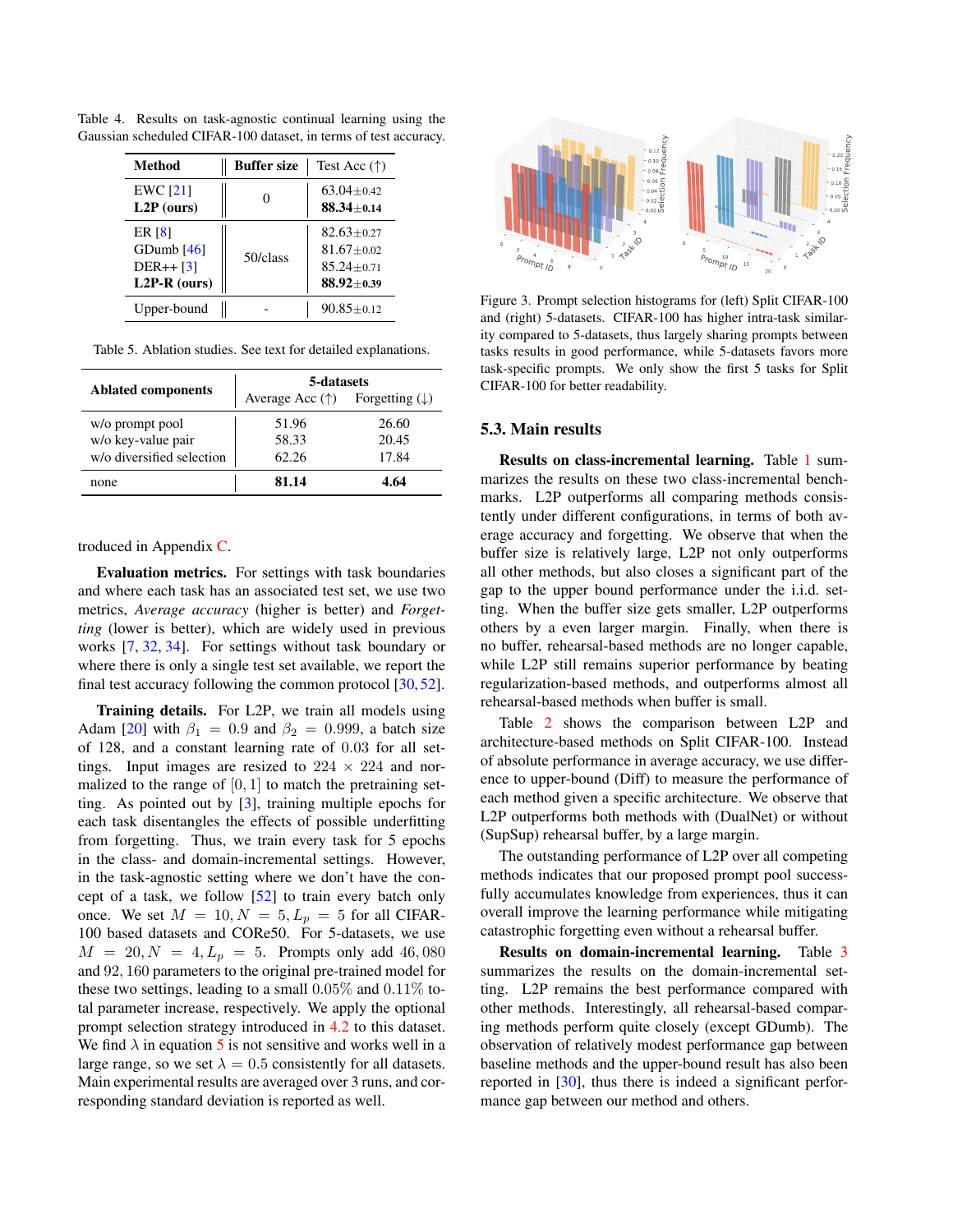<span id="page-7-2"></span><span id="page-7-1"></span>

Figure 4. Left-Middle: Average accuracy w.r.t prompt length  $L_p$  and prompt selection size N for Split CIFAR-100 and 5-datasets, respectively, given  $M = 20$ . Right: Average accuracy (%) w.r.t. prompt pool size M, given  $L_p = 5$ ,  $N = 5$  for Split CIFAR-100 and  $L_p = 5$ ,  $N = 4$  for 5-datasets.

Results on task-agnostic learning. Although taskagnostic setting is usually considered more challenging [\[52\]](#page-10-17), the topic is under-investigated. We conduct more exploratory studies on task-agnostic settings. Table [4](#page-6-0) summarizes the results on the challenging task-agnostic learning setting. We do not compare with LwF, BiC and  $Co<sup>2</sup>L$ since they require task boundary to save model snapshots and calculate distillation loss. It is beyond our scope to extend them to this setting. We also use the online version of EWC proposed by [\[5\]](#page-8-20) for the task agnostic setting. Since all compared methods are based on pre-trained models, the absolute numbers are not too far away from Upper-bound. As can been seen, rehearsal-based methods have clear advantages. Nevertheless, L2P still achieves the best performance even when buffer size is zero, among all methods, including ones have a rehearsal buffer. We believe that the smoother transition of tasks implicitly help L2P consolidate knowledge into prompts. Since we have better prompts, the benefit of a rehearsal buffer is naturally weakened.

# <span id="page-7-0"></span>5.4. Effectiveness of core designs

Effect of prompt related components for L2P. Table [5](#page-6-1) (row 1) removes the prompt pool design and uses a single prompt to train sequentially. The performance has a significant drop, suggesting that a single prompt suffers severe catastrophic forgetting and knowledge interference between tasks, while our design of prompt pool encodes taskinvariant and task-specific knowledge well. Table [5](#page-6-1) (row 2) removes the learnable key associated with prompts and directly uses mean of prompts as keys. As results show, learnable keys play an important role to decouple the query and prompt learning processes. Table [5](#page-6-1) (row 3) removes the diversified prompt selection (only used in 5-dataset experiments). Basically, removing it allows instances from different tasks to choose prompts freely. The decrease in performance suggests that, when tasks are diverse, adding this strategy indeed reduces unnecessary knowledge sharing and thus mitigating interference between unrelated tasks.

To better understand the prompt selection mechanism, we plot the prompt selection histograms for each task in both Split CIFAR-100 and 5-datasets in Figure [3](#page-6-2) under the best-performing parameters settings, respectively. From the plot of Split CIFAR-100 (left), the tasks largely share all prompts, meaning that our prompt selection mechanism encourages more knowledge sharing between similar tasks. In contrast, in the plot of 5-datasets (right), diverse tasks require more task-specific prompts and share less.

Effect of hyperparameters for L2P. Recall that there are three key hyperparameters, including the size of the prompt pool M, length of a single prompt  $L_p$ , and the selection size  $N$  used as model input. Intuitively,  $M$  decides the total capacity of learnable prompts.  $L_p$  decides capacity of a singe prompt (which jointly encodes certain knowledge), and  $L_p \times N$  decides the total size used to prepend the input. From the results on both datasets (Figure [4](#page-7-1) (leftmiddle)), a too small  $L_p$  always negatively affects results, while an oversized prompt may introduce knowledge underfitting. We hypothesize that a reasonable capacity of a single prompt is critical to encode a certain aspect of shared knowledge. Increasing the prompt pool size shows positive effect on performance as shown in Figure [4](#page-7-1) (right) on 5-datasets while not as effective on Split CIFAR-100, suggesting a large enough pool size is needed to encode taskspecific knowledge when tasks are diverse.

# 6. Conclusion

This paper presents a novel method to address some of the key challenges in continual learning with a method that can achieve strong performance without a need for rehearsal and task identity. L2P introduces prompt-based learning to continual learning and proposes a novel technique to enable a single pre-trained model to adapt to sequential tasks via a shared prompt pool, successfully mitigating the catastrophic forgetting problem. The resulting method significantly outperforms previous SOTA on several continual learning problems, including class-incremental and domain-incremental. We show our method is general enough to handle even more challenging task-agnostic settings where previous methods are incapable of.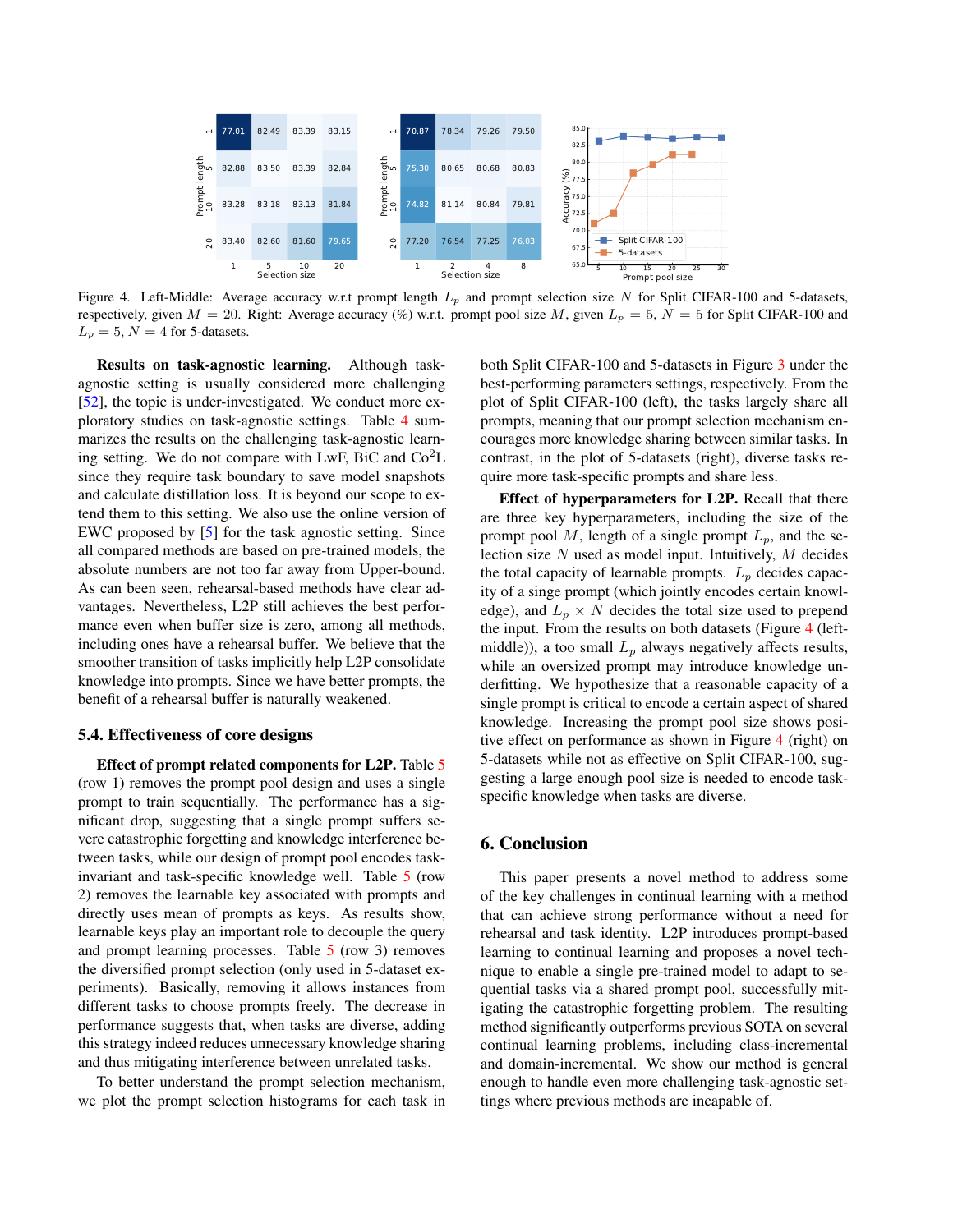# Acknowledgments

We would like to thank Chun-Liang Li, Jeremy Martin Kubica, Sayna Ebrahimi, Stratis Ioannidis, Nan Hua, and Emmanouil Koukoumidis, for their valuable discussions.

### References

- <span id="page-8-8"></span>[1] Rahaf Aljundi, Francesca Babiloni, Mohamed Elhoseiny, Marcus Rohrbach, and Tinne Tuytelaars. Memory aware synapses: Learning what (not) to forget. In *ECCV*, 2018. [2](#page-1-0)
- <span id="page-8-22"></span>[2] Yaroslav Bulatov. notmnist dataset, 2011. [12](#page-11-1)
- <span id="page-8-2"></span>[3] Pietro Buzzega, Matteo Boschini, Angelo Porrello, Davide Abati, and Simone Calderara. Dark experience for general continual learning: a strong, simple baseline. In *NeurIPS*, 2020. [1,](#page-0-1) [2,](#page-1-0) [5,](#page-4-3) [6,](#page-5-3) [7](#page-6-3)
- <span id="page-8-3"></span>[4] Hyuntak Cha, Jaeho Lee, and Jinwoo Shin. Co2l: Contrastive continual learning. In *ICCV*, 2021. [1,](#page-0-1) [3,](#page-2-1) [5,](#page-4-3) [6](#page-5-3)
- <span id="page-8-20"></span>[5] Arslan Chaudhry, Puneet K Dokania, Thalaiyasingam Ajanthan, and Philip HS Torr. Riemannian walk for incremental learning: Understanding forgetting and intransigence. In *ECCV*, pages 532–547, 2018. [8](#page-7-2)
- <span id="page-8-12"></span>[6] Arslan Chaudhry, Albert Gordo, Puneet Kumar Dokania, Philip Torr, and David Lopez-Paz. Using hindsight to anchor past knowledge in continual learning. *arXiv preprint arXiv:2002.08165*, 2(7), 2020. [2](#page-1-0)
- <span id="page-8-10"></span>[7] Arslan Chaudhry, Marc'Aurelio Ranzato, Marcus Rohrbach, and Mohamed Elhoseiny. Efficient lifelong learning with a-gem. *arXiv preprint arXiv:1812.00420*, 2018. [2,](#page-1-0) [7](#page-6-3)
- <span id="page-8-4"></span>[8] Arslan Chaudhry, Marcus Rohrbach, Mohamed Elhoseiny, Thalaiyasingam Ajanthan, Puneet K Dokania, Philip HS Torr, and Marc'Aurelio Ranzato. On tiny episodic memories in continual learning. *arXiv preprint arXiv:1902.10486*, 2019. [1,](#page-0-1) [2,](#page-1-0) [6,](#page-5-3) [7](#page-6-3)
- <span id="page-8-0"></span>[9] Matthias Delange, Rahaf Aljundi, Marc Masana, Sarah Parisot, Xu Jia, Ales Leonardis, Greg Slabaugh, and Tinne Tuytelaars. A continual learning survey: Defying forgetting in classification tasks. *TPAMI*, 2021. [5](#page-4-3)
- <span id="page-8-14"></span>[10] Alexey Dosovitskiy, Lucas Beyer, Alexander Kolesnikov, Dirk Weissenborn, Xiaohua Zhai, Thomas Unterthiner, Mostafa Dehghani, Matthias Minderer, Georg Heigold, Sylvain Gelly, et al. An image is worth 16x16 words: Transformers for image recognition at scale. *ICLR*, 2021. [4](#page-3-2)
- <span id="page-8-16"></span>[11] Alexey Dosovitskiy, Lucas Beyer, Alexander Kolesnikov, Dirk Weissenborn, Xiaohua Zhai, Thomas Unterthiner, Mostafa Dehghani, Matthias Minderer, Georg Heigold, Sylvain Gelly, Jakob

Uszkoreit, and Neil Houlsby. An image is worth 16x16 words: Transformers for image recognition at scale. In *ICLR*. OpenReview.net, 2021. [5](#page-4-3)

- <span id="page-8-18"></span>[12] Sayna Ebrahimi, Franziska Meier, Roberto Calandra, Trevor Darrell, and Marcus Rohrbach. Adversarial continual learning. In *ECCV*, 2020. [6,](#page-5-3) [12](#page-11-1)
- <span id="page-8-6"></span>[13] Sebastian Farquhar and Yarin Gal. Towards robust evaluations of continual learning. *arXiv preprint arXiv:1805.09733*, 2018. [1](#page-0-1)
- <span id="page-8-15"></span>[14] Alex Graves, Greg Wayne, Malcolm Reynolds, Tim Harley, Ivo Danihelka, Agnieszka Grabska-Barwińska, Sergio Gómez Colmenarejo, Edward Grefenstette, Tiago Ramalho, John Agapiou, et al. Hybrid computing using a neural network with dynamic external memory. *Nature*, 538(7626):471–476, 2016. [5](#page-4-3)
- <span id="page-8-21"></span>[15] Sorin Grigorescu, Bogdan Trasnea, Tiberiu Cocias, and Gigel Macesanu. A survey of deep learning techniques for autonomous driving. *Journal of Field Robotics*, 37(3):362–386, 2020. [12](#page-11-1)
- <span id="page-8-7"></span>[16] Raia Hadsell, Dushyant Rao, Andrei A Rusu, and Razvan Pascanu. Embracing change: Continual learning in deep neural networks. *Trends in cognitive sciences*, 2020. [1,](#page-0-1) [4](#page-3-2)
- <span id="page-8-11"></span>[17] Tyler L Hayes, Nathan D Cahill, and Christopher Kanan. Memory efficient experience replay for streaming learning. In *ICRA*, 2019. [2,](#page-1-0) [6](#page-5-3)
- <span id="page-8-13"></span>[18] Edward J Hu, Yelong Shen, Phillip Wallis, Zeyuan Allen-Zhu, Yuanzhi Li, Shean Wang, Lu Wang, and Weizhu Chen. Lora: Low-rank adaptation of large language models. *arXiv preprint arXiv:2106.09685*, 2021. [3](#page-2-1)
- <span id="page-8-5"></span>[19] Zixuan Ke, Bing Liu, and Xingchang Huang. Continual learning of a mixed sequence of similar and dissimilar tasks. *NeurIPS*, 33, 2020. [1,](#page-0-1) [3,](#page-2-1) [5](#page-4-3)
- <span id="page-8-19"></span>[20] Diederik P Kingma and Jimmy Ba. Adam: A method for stochastic optimization. *arXiv preprint arXiv:1412.6980*, 2014. [7](#page-6-3)
- <span id="page-8-9"></span>[21] James Kirkpatrick, Razvan Pascanu, Neil Rabinowitz, Joel Veness, Guillaume Desjardins, Andrei A Rusu, Kieran Milan, John Quan, Tiago Ramalho, Agnieszka Grabska-Barwinska, et al. Overcoming catastrophic forgetting in neural networks. *PNAS*, 114(13):3521– 3526, 2017. [2,](#page-1-0) [6,](#page-5-3) [7](#page-6-3)
- <span id="page-8-17"></span>[22] Alex Krizhevsky, Geoffrey Hinton, et al. Learning multiple layers of features from tiny images. 2009. [6,](#page-5-3) [12](#page-11-1)
- <span id="page-8-1"></span>[23] Dharshan Kumaran, Demis Hassabis, and James L McClelland. What learning systems do intelligent agents need? complementary learning systems theory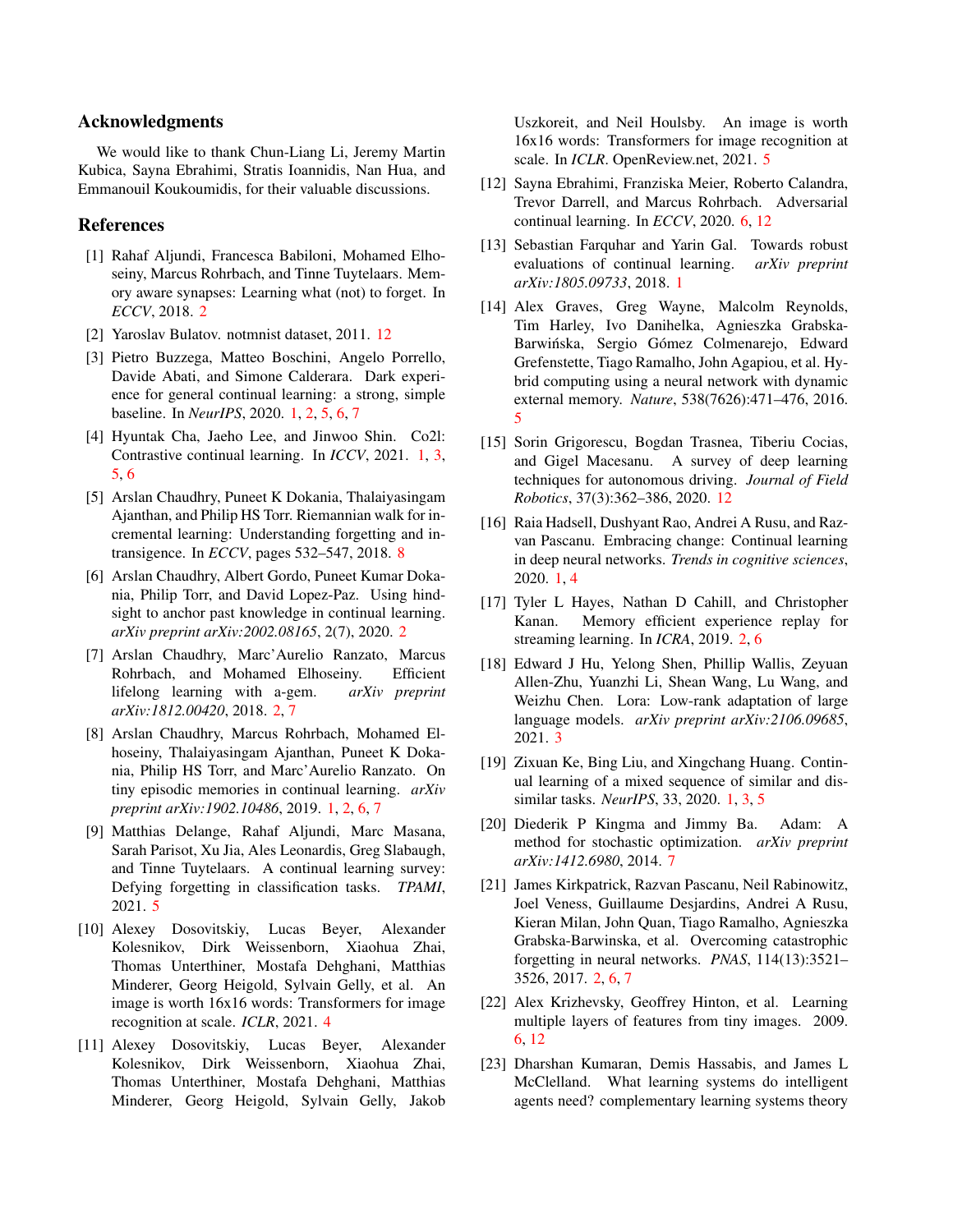updated. *Trends in cognitive sciences*, 20(7):512–534, 2016. [1](#page-0-1)

- <span id="page-9-23"></span>[24] Yann LeCun. The mnist database of handwritten digits. *http://yann. lecun. com/exdb/mnist/*, 1998. [12](#page-11-1)
- <span id="page-9-6"></span>[25] Brian Lester, Rami Al-Rfou, and Noah Constant. The power of scale for parameter-efficient prompt tuning. *arXiv preprint arXiv:2104.08691*, 2021. [2,](#page-1-0) [3,](#page-2-1) [4](#page-3-2)
- <span id="page-9-3"></span>[26] Xilai Li, Yingbo Zhou, Tianfu Wu, Richard Socher, and Caiming Xiong. Learn to grow: A continual structure learning framework for overcoming catastrophic forgetting. In *ICML*, pages 3925–3934. PMLR, 2019. [1,](#page-0-1) [3](#page-2-1)
- <span id="page-9-7"></span>[27] Xiang Lisa Li and Percy Liang. Prefix-tuning: Optimizing continuous prompts for generation. *arXiv preprint arXiv:2101.00190*, 2021. [2,](#page-1-0) [3](#page-2-1)
- <span id="page-9-9"></span>[28] Zhizhong Li and Derek Hoiem. Learning without forgetting. *TPAMI*, 40(12):2935–2947, 2017. [2,](#page-1-0) [6](#page-5-3)
- <span id="page-9-5"></span>[29] Pengfei Liu, Weizhe Yuan, Jinlan Fu, Zhengbao Jiang, Hiroaki Hayashi, and Graham Neubig. Pre-train, prompt, and predict: A systematic survey of prompting methods in natural language processing. *arXiv preprint arXiv:2107.13586*, 2021. [2,](#page-1-0) [3,](#page-2-1) [4](#page-3-2)
- <span id="page-9-21"></span>[30] Vincenzo Lomonaco and Davide Maltoni. Core50: a new dataset and benchmark for continuous object recognition. In *Conference on Robot Learning*, 2017. [6,](#page-5-3) [7,](#page-6-3) [12](#page-11-1)
- <span id="page-9-13"></span>[31] Noel Loo, Siddharth Swaroop, and Richard E Turner. Generalized variational continual learning. *arXiv preprint arXiv:2011.12328*, 2020. [3](#page-2-1)
- <span id="page-9-19"></span>[32] David Lopez-Paz and Marc'Aurelio Ranzato. Gradient episodic memory for continual learning. *NeurIPS*, 2017. [5,](#page-4-3) [7](#page-6-3)
- <span id="page-9-22"></span>[33] Aleksander Madry, Aleksandar Makelov, Ludwig Schmidt, Dimitris Tsipras, and Adrian Vladu. Towards deep learning models resistant to adversarial attacks. *arXiv preprint arXiv:1706.06083*, 2017. [12](#page-11-1)
- <span id="page-9-1"></span>[34] Zheda Mai, Ruiwen Li, Jihwan Jeong, David Quispe, Hyunwoo Kim, and Scott Sanner. Online continual learning in image classification: An empirical survey. *arXiv preprint arXiv:2101.10423*, 2021. [1,](#page-0-1) [2,](#page-1-0) [3,](#page-2-1) [5,](#page-4-3) [6,](#page-5-3) [7,](#page-6-3) [12](#page-11-1)
- <span id="page-9-15"></span>[35] Arun Mallya and Svetlana Lazebnik. Packnet: Adding multiple tasks to a single network by iterative pruning. In *CVPR*, 2018. [3](#page-2-1)
- <span id="page-9-2"></span>[36] James L McClelland, Bruce L McNaughton, and Randall C O'Reilly. Why there are complementary learning systems in the hippocampus and neocortex: insights from the successes and failures of connectionist models of learning and memory. *Psychological review*, 102(3):419, 1995. [1](#page-0-1)
- <span id="page-9-0"></span>[37] Michael McCloskey and Neal J Cohen. Catastrophic interference in connectionist networks: The sequential learning problem. In *Psychology of learning and motivation*, volume 24, pages 109–165. Elsevier, 1989. [1](#page-0-1)
- <span id="page-9-17"></span>[38] Ninareh Mehrabi, Fred Morstatter, Nripsuta Saxena, Kristina Lerman, and Aram Galstyan. A survey on bias and fairness in machine learning. *ACM Computing Surveys (CSUR)*, 54(6):1–35, 2021. [3,](#page-2-1) [12](#page-11-1)
- <span id="page-9-25"></span>[39] Sanket Vaibhav Mehta, Darshan Patil, Sarath Chandar, and Emma Strubell. An empirical investigation of the role of pre-training in lifelong learning. *ICML Workshop on Theory and Foundation of Continual Learning*, 2021. [12](#page-11-1)
- <span id="page-9-24"></span>[40] Yuval Netzer, Tao Wang, Adam Coates, Alessandro Bissacco, Bo Wu, and Andrew Y Ng. Reading digits in natural images with unsupervised feature learning. In *NIPS*, 2011. [12](#page-11-1)
- <span id="page-9-18"></span>[41] Aaron van den Oord, Oriol Vinyals, and Koray Kavukcuoglu. Neural discrete representation learning. *arXiv preprint arXiv:1711.00937*, 2017. [5](#page-4-3)
- <span id="page-9-12"></span>[42] German I Parisi, Ronald Kemker, Jose L Part, Christopher Kanan, and Stefan Wermter. Continual lifelong learning with neural networks: A review. *Neural Networks*, 113:54–71, 2019. [3](#page-2-1)
- <span id="page-9-16"></span>[43] Jonas Pfeiffer, Aishwarya Kamath, Andreas Rücklé, Kyunghyun Cho, and Iryna Gurevych. Adapterfusion: Non-destructive task composition for transfer learning. *arXiv preprint arXiv:2005.00247*, 2020. [3](#page-2-1)
- <span id="page-9-11"></span>[44] Quang Pham, Chenghao Liu, and Steven Hoi. Dualnet: Continual learning, fast and slow. *NeurIPS*, 2021. [3,](#page-2-1) [6](#page-5-3)
- <span id="page-9-4"></span>[45] Quang Pham, Chenghao Liu, Doyen Sahoo, et al. Contextual transformation networks for online continual learning. In *ICLR*, 2020. [1,](#page-0-1) [3,](#page-2-1) [5](#page-4-3)
- <span id="page-9-20"></span>[46] Ameya Prabhu, Philip HS Torr, and Puneet K Dokania. Gdumb: A simple approach that questions our progress in continual learning. In *ECCV*, 2020. [5,](#page-4-3) [6,](#page-5-3) [7](#page-6-3)
- <span id="page-9-8"></span>[47] Colin Raffel, Noam Shazeer, Adam Roberts, Katherine Lee, Sharan Narang, Michael Matena, Yanqi Zhou, Wei Li, and Peter J Liu. Exploring the limits of transfer learning with a unified text-to-text transformer. *JMLR*, 21:1–67, 2020. [2,](#page-1-0) [3](#page-2-1)
- <span id="page-9-14"></span>[48] Dushyant Rao, Francesco Visin, Andrei Rusu, Razvan Pascanu, Yee Whye Teh, and Raia Hadsell. Continual unsupervised representation learning. *NeurIPS*, 32, 2019. [3](#page-2-1)
- <span id="page-9-10"></span>[49] Sylvestre-Alvise Rebuffi, Alexander Kolesnikov, Georg Sperl, and Christoph H Lampert. icarl: Incremental classifier and representation learning. In *CVPR*, pages 2001–2010, 2017. [2](#page-1-0)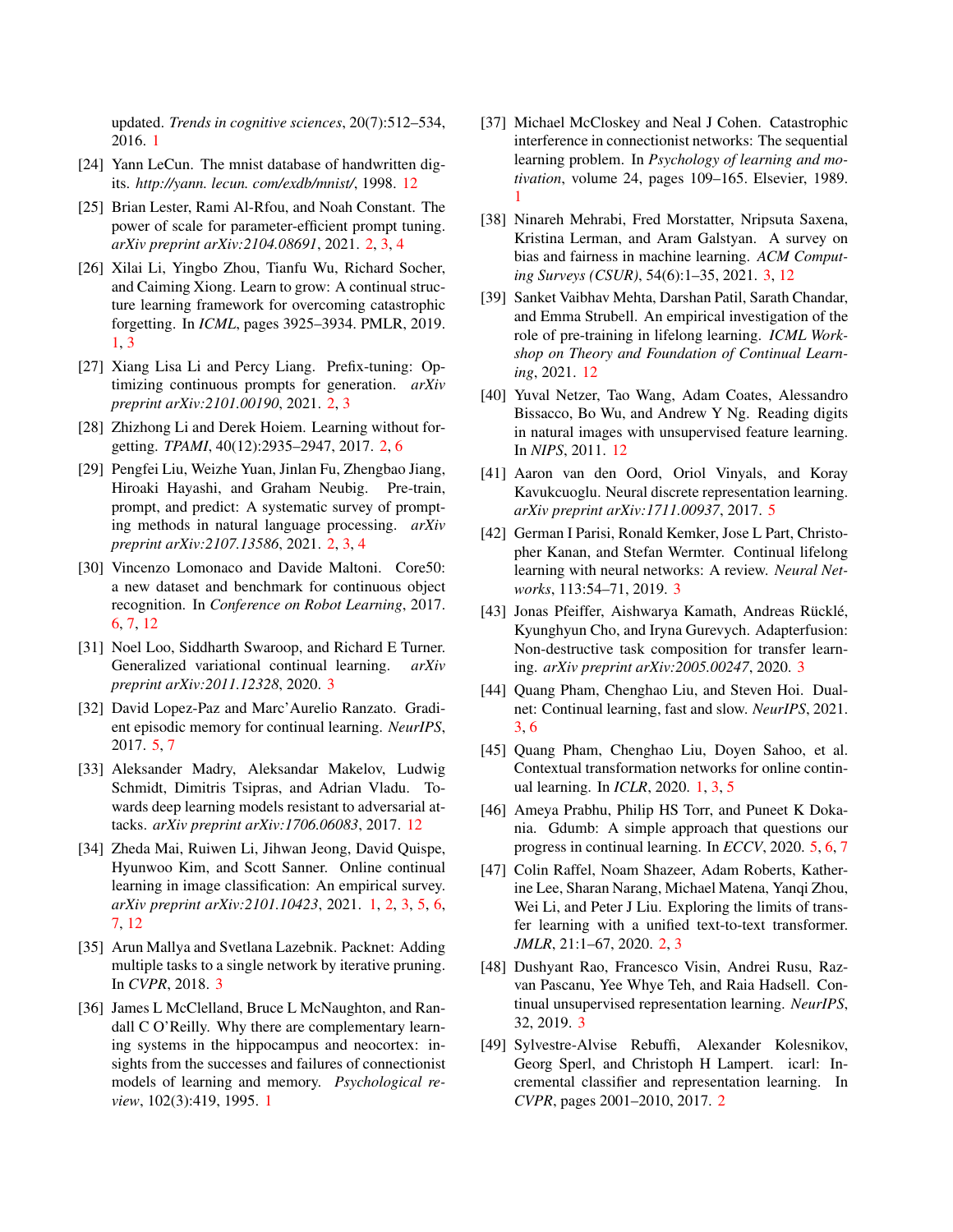- <span id="page-10-4"></span>[50] Andrei A Rusu, Neil C Rabinowitz, Guillaume Desjardins, Hubert Soyer, James Kirkpatrick, Koray Kavukcuoglu, Razvan Pascanu, and Raia Hadsell. Progressive neural networks. *arXiv preprint arXiv:1606.04671*, 2016. [3](#page-2-1)
- <span id="page-10-7"></span>[51] Joan Serra, Didac Suris, Marius Miron, and Alexandros Karatzoglou. Overcoming catastrophic forgetting with hard attention to the task. In *ICML*, pages 4548– 4557. PMLR, 2018. [3](#page-2-1)
- <span id="page-10-17"></span>[52] Murray Shanahan, Christos Kaplanis, and Jovana Mitrović. Encoders and ensembles for task-free continual learning. *arXiv preprint arXiv:2105.13327*, 2021. [6,](#page-5-3) [7,](#page-6-3) [8,](#page-7-2) [12](#page-11-1)
- <span id="page-10-1"></span>[53] Taylor Shin, Yasaman Razeghi, Robert L Logan IV, Eric Wallace, and Sameer Singh. Autoprompt: Eliciting knowledge from language models with automatically generated prompts. *arXiv preprint arXiv:2010.15980*, 2020. [2](#page-1-0)
- <span id="page-10-0"></span>[54] Reza Shokri and Vitaly Shmatikov. Privacypreserving deep learning. In *Proc SIGSAC conference on computer and communications security*, 2015. [1,](#page-0-1) [3](#page-2-1)
- <span id="page-10-13"></span>[55] Gido M Van de Ven and Andreas S Tolias. Three scenarios for continual learning. *arXiv preprint arXiv:1904.07734*, 2019. [5](#page-4-3)
- <span id="page-10-12"></span>[56] Ashish Vaswani, Noam Shazeer, Niki Parmar, Jakob Uszkoreit, Llion Jones, Aidan N Gomez, Lukasz Kaiser, and Illia Polosukhin. Attention is all you need. *NeurIPS*, 2017. [4](#page-3-2)
- <span id="page-10-16"></span>[57] Tom Veniat, Ludovic Denoyer, and Marc'Aurelio Ranzato. Efficient continual learning with modular networks and task-driven priors. *arXiv preprint arXiv:2012.12631*, 2020. [5](#page-4-3)
- <span id="page-10-11"></span>[58] Ruize Wang, Duyu Tang, Nan Duan, Zhongyu Wei, Xuanjing Huang, Guihong Cao, Daxin Jiang, Ming Zhou, et al. K-adapter: Infusing knowledge into pre-trained models with adapters. *arXiv preprint arXiv:2002.01808*, 2020. [3](#page-2-1)
- <span id="page-10-8"></span>[59] Zifeng Wang, Tong Jian, Kaushik Chowdhury, Yanzhi Wang, Jennifer Dy, and Stratis Ioannidis. Learnprune-share for lifelong learning. In *ICDM*, 2020. [3](#page-2-1)
- <span id="page-10-9"></span>[60] Mitchell Wortsman, Vivek Ramanujan, Rosanne Liu, Aniruddha Kembhavi, Mohammad Rastegari, Jason Yosinski, and Ali Farhadi. Supermasks in superposition. *NeurIPS*, 33:15173–15184, 2020. [3,](#page-2-1) [6](#page-5-3)
- <span id="page-10-3"></span>[61] Yue Wu, Yinpeng Chen, Lijuan Wang, Yuancheng Ye, Zicheng Liu, Yandong Guo, and Yun Fu. Large scale incremental learning. In *CVPR*, pages 374–382, 2019. [2,](#page-1-0) [6](#page-5-3)
- <span id="page-10-18"></span>[62] Han Xiao, Kashif Rasul, and Roland Vollgraf. Fashion-mnist: a novel image dataset for benchmark-

ing machine learning algorithms. *arXiv preprint arXiv:1708.07747*, 2017. [12](#page-11-1)

- <span id="page-10-10"></span>[63] Shipeng Yan, Jiangwei Xie, and Xuming He. Der: Dynamically expandable representation for class incremental learning. In *CVPR*, pages 3014–3023, 2021. [3](#page-2-1)
- <span id="page-10-5"></span>[64] Jaehong Yoon, Eunho Yang, Jeongtae Lee, and Sung Ju Hwang. Lifelong learning with dynamically expandable networks. *arXiv preprint arXiv:1708.01547*, 2017. [3](#page-2-1)
- <span id="page-10-2"></span>[65] Friedemann Zenke, Ben Poole, and Surya Ganguli. Continual learning through synaptic intelligence. In *ICML*, 2017. [2](#page-1-0)
- <span id="page-10-14"></span>[66] Chen Zeno, Itay Golan, Elad Hoffer, and Daniel Soudry. Task agnostic continual learning using online variational bayes. *arXiv preprint arXiv:1803.10123*, 2018. [5](#page-4-3)
- <span id="page-10-15"></span>[67] Zizhao Zhang, Han Zhang, Long Zhao, Ting Chen, , Sercan Ö. Arık, and Tomas Pfister. Nested hierarchical transformer: Towards accurate, data-efficient and interpretable visual understanding. In *AAAI*, 2022. [5](#page-4-3)
- <span id="page-10-6"></span>[68] Tingting Zhao, Zifeng Wang, Aria Masoomi, and Jennifer Dy. Deep bayesian unsupervised lifelong learning. *Neural Networks*, 2022. [3](#page-2-1)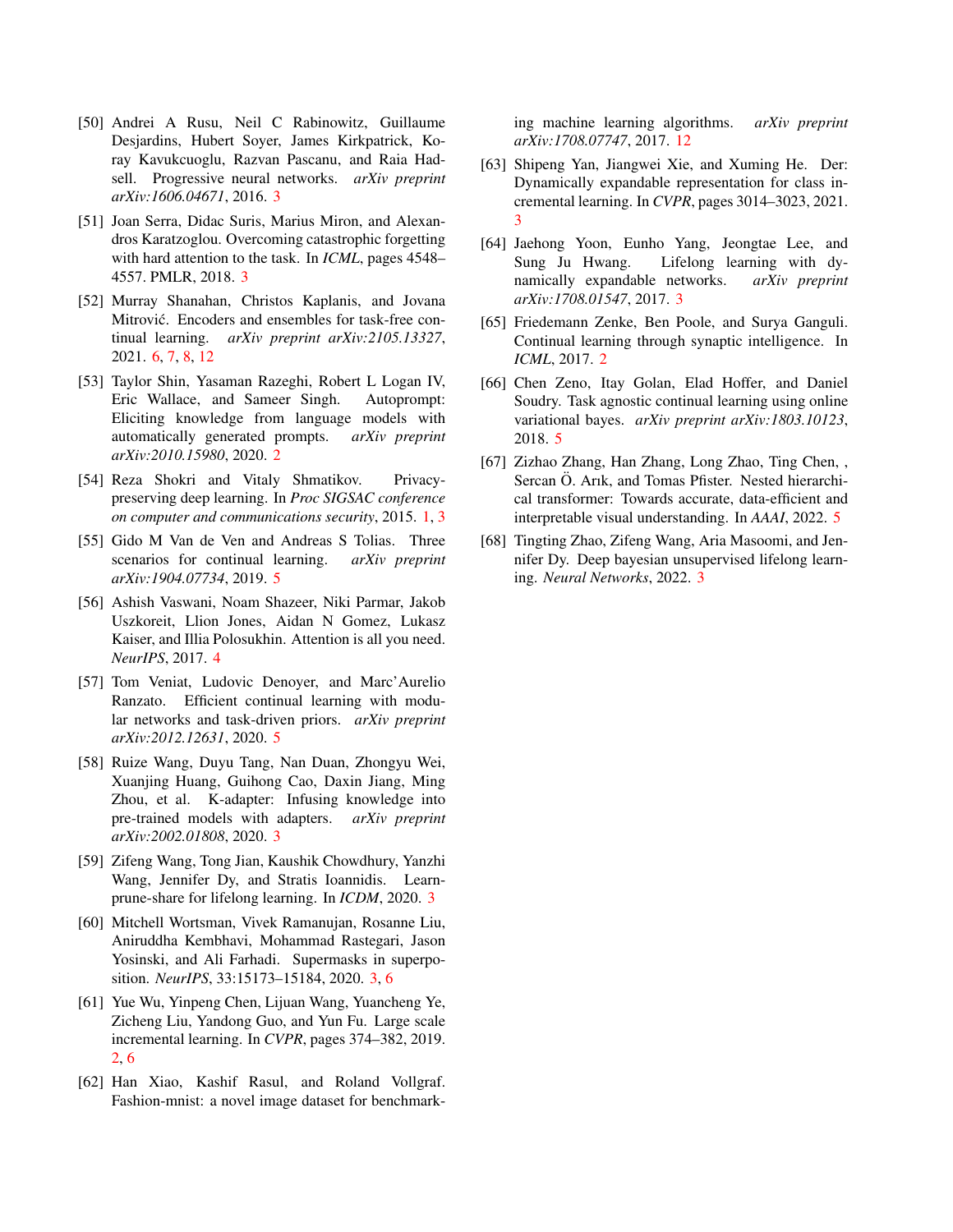### <span id="page-11-1"></span>A. Potential negative societal impact

L2P is a strong continual learning method and has great potential to be applied in various fields. However, there are some ways it could be misused. Our method takes a well-pretrained model as a backbone, thus any bias and fairness issues [\[38\]](#page-9-17) in the original model may be carried over during the continual learning process. We encourage any users to thoroughly check the pretrained model to mitigate any bias and fairness issues. Moreover, the method could be deployed in safety-critical applications, such as autonomous driving systems [\[15\]](#page-8-21), which may present potential security issues in terms of adversarial attacks [\[33\]](#page-9-22). We would recommend testing the robustness of our method in future work and design corresponding defense techniques to deal with potential security concerns.

# B. Limitations

Although our method is demonstrated on vision models, it does not make any assumption of modalities. We leave exploration on other modalities as future work. Additionally, L2P assumes there are pre-trained sequence-based models. While they have become common assets and future directions in advanced communities, how to generalize our framework to other vision architectures (e.g. ConvNet) could be an appealing research direction.

How to achieve continual learning that can satisfy the real-world requirements is an important direction that remains challenging. For example, the task-agnostic setting is known as the most challenging setting and is very close to realworld scenarios. Although our method takes a step further towards this goal, however, the current commonly used Gaussian scheduled CIFAR-100 is synthetic and still far from realistic. Thus, we think it also requires more complex benchmarks to evaluate the ability of task-agnostic continual learning methods and push forward the advances of this real-world challenge.

# <span id="page-11-0"></span>C. Dataset details and licensing information

Split CIFAR-100 (class-incremental). This dataset splits the original CIFAR-100 [\[22\]](#page-8-17) into 10 tasks, 10 disjoint classes per task. Since the tasks are from a single original dataset, they share some similarities and some classes could be from the same superclass. Although CIFAR-100 is a simple image classification dataset, it remains quite challenging for continual learning studies, especially in the class-incremental setting [\[34\]](#page-9-1).

**5-datasets (class-incremental).** We also use a challenging dataset proposed in [\[12\]](#page-8-18). This dataset consists of five image classification datasets: CIFAR-10, MNIST [\[24\]](#page-9-23), Fashion-MNIST [\[62\]](#page-10-18), SVHN [\[40\]](#page-9-24), and notMNIST [\[2\]](#page-8-22). Although each dataset alone is not hard, the sequential training of them is fairly challenging even with ImageNet pre-trained models, since models are susceptible to forgetting when the tasks are diverse [\[39\]](#page-9-25).

CORe50 (domain-incremental). This is a widely used dataset specifically designed for continual object recognition [\[30\]](#page-9-21). It is a collection of 50 objects collected in 11 distinct domains, where 8 of them (120,000 samples) are used for training, and the rest are considered as a single test set (45,000). Methods are trained on each domain sequentially.

Gaussian scheduled CIFAR-100 (task-agnostic). The distribution of data shifts gradually throughout the learning process [\[52\]](#page-10-17), the probability that a class is present in a batch follows a Gaussian distribution centered with intervals. There is no explicit task boundaries between batches, thus requiring methods to be able to implicitly adapt to non-stationary data distribution without utilizing any task-specific information during both training and inference.

- CIFAR-10 and CIFAR-100 [\[22\]](#page-8-17), Fashion-MNIST [\[62\]](#page-10-18) are licensed under the MIT license.
- MNIST [\[24\]](#page-9-23) is licensed under the Creative Commons Attribution-Share Alike 3.0 license.
- CORe50 [\[30\]](#page-9-21) is under the Creative Commons Attribution 4.0 International license.
- The licensing information is not available for SVHN [\[40\]](#page-9-24), notMNIST [\[2\]](#page-8-22).

### D. Algorithm details

To better illustrate our proposed method, we present a whole picture of the training procedure in Algorithm [1.](#page-12-0) Note that for prediction, we simply replace loss calculation to label prediction. Optionally, we can replace the top- $N$  keys lookup by equation 4, when task boundary prior is known.